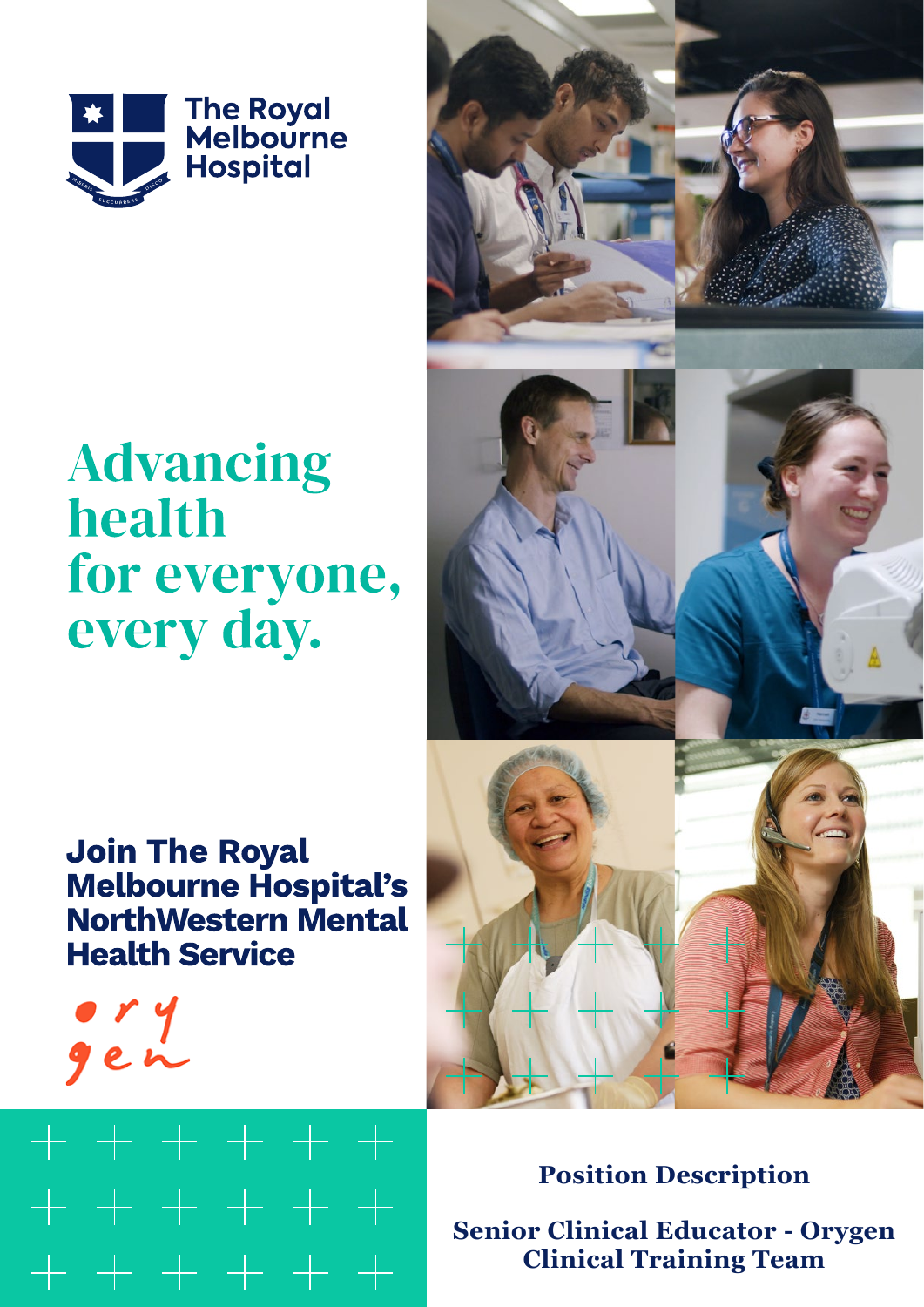

 $\rangle \rangle \rangle \rangle \rangle \rangle \rangle \rangle \rangle \rangle \rangle \rangle \rangle \rangle \rangle \rangle \rangle \rangle \rangle$ 

## **About The Royal Melbourne Hospital**

As one of Victoria's largest public health services, the Royal Melbourne Hospital (RMH) provides a comprehensive range of specialist medical, surgical, and mental health services; as well as rehabilitation, aged care, outpatient and community programs. We are a designated state-wide provider for services including trauma, and we lead centres of excellence for tertiary services in several key specialties including neurosciences, nephrology, oncology, cardiology and virtual health.

We are surrounded by a Parkville Precinct of brilliant thinkers, and we are constantly collaborating to set new benchmarks in health excellence - benchmarks that impact across the globe. While the work we do takes us in inspiring new directions; caring for each other, our patients and consumers is as essential to who we are, as any scientific breakthrough we make.

Our people of more than 10,000 strong, embody who we are and what we stand for. We're here for when it matters most, and we'll continue to be the first to speak out for our diverse community's wellbeing and for delivering excellence together, always.

### **Our Vision**

Advancing health for everyone, every day.

### **The Melbourne Way**

At The RMH we're inspired by our vision of Advancing health for everyone, every day. While we're each going about our different roles, we're united by a shared understanding of the way we do things around here. We call it The Melbourne Way. We put people first — leading with kindness and working together, we excel as one Royal Melbourne Hospital.

> apart. We lead the way with a respectful, inclusive spirit embracing the things that make

### People First **Lead with**



People are at the heart of everything we do. We take the time to understand how we can make the most positive difference forthem.

Kindness Our care and compassion sets us

us all unique.







True excellence is only possible when we work as one Royal Melbourne Hospital community. Through collaboration, we set the highest of standards and achieve our goals.

### **Our Priorities**

The RMH Strategic Plan: **Towards 2025 Advancing health for everyone, every day** is our plan for the future — one which we are committed to achieving together.

This position contributes to the achievement of the five Strategic Goals, articulated in the plan:

- 1. Be a great place to work and a great place to receive care
- 2. Grow our Home First approach
- 3. Realise the potential of the Melbourne Biomedical Precinct
- 4. Become a digital health service
- 5. Strive for sustainability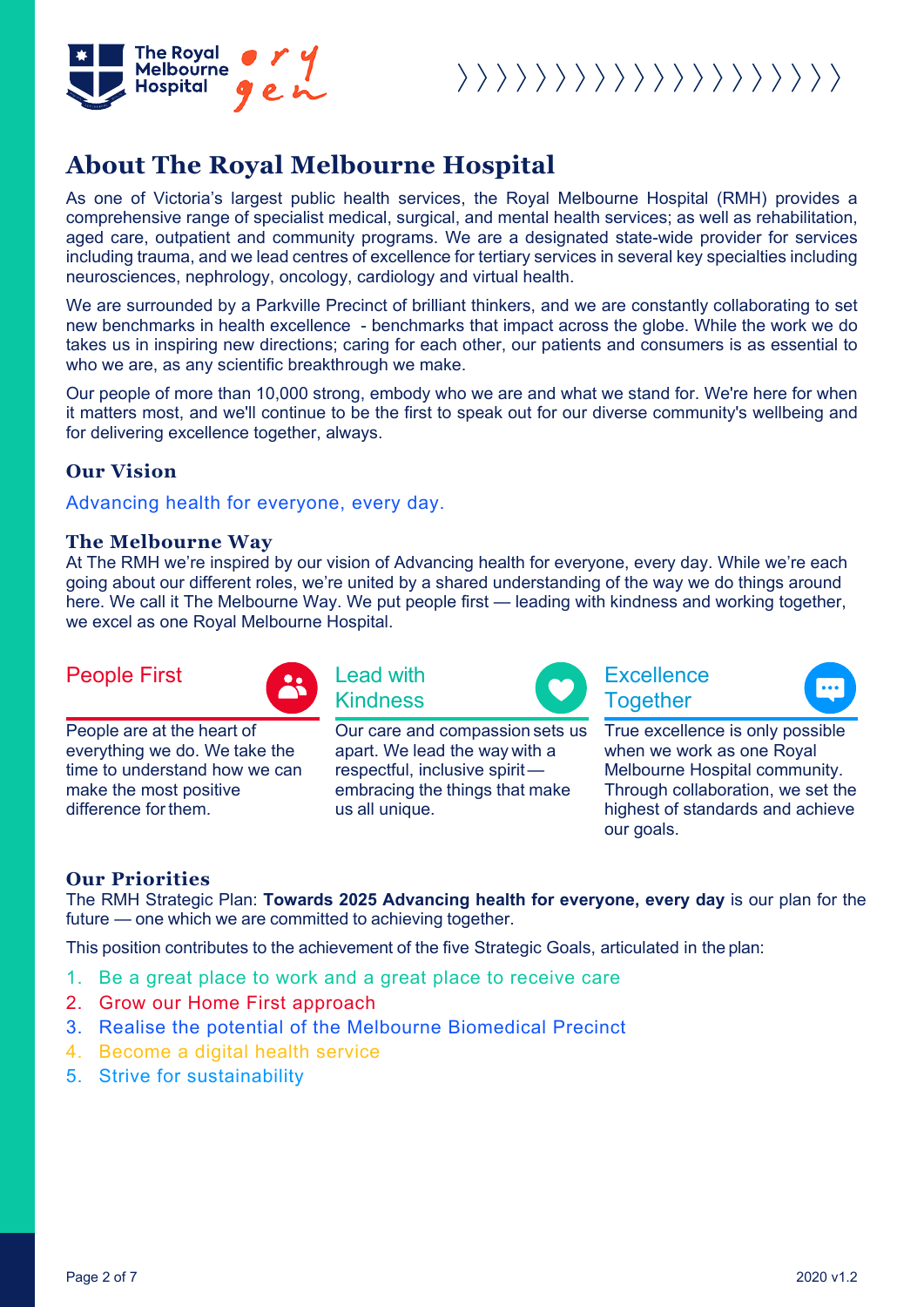

# 

## **Position Description**

| <b>Position Title:</b>             | Senior Clinical Educator - Orygen Clinical Training Team                                                                                                                                                          |
|------------------------------------|-------------------------------------------------------------------------------------------------------------------------------------------------------------------------------------------------------------------|
| <b>Service:</b>                    | <b>Orygen Youth Health</b>                                                                                                                                                                                        |
| <b>Location:</b>                   | <b>Parkville</b>                                                                                                                                                                                                  |
| <b>Reports To:</b>                 | Coordinator - Orygen Clinical Training Team                                                                                                                                                                       |
| <b>Enterprise Agreement:</b>       | Victorian Public Mental Health Services Enterprise Agreement 2016–<br>2020 / Victorian Public Health Sector (Medical Scientists, Pharmacists<br>and Psychologists) Single Interest Enterprise Agreement 2017-2021 |
| <b>Classification:</b>             | Occupational Therapist Grade 4 / Social Worker Grade 4 / Clinical<br>Psychologist Grade 4 / Registered Psychiatric Nurse Grade 5                                                                                  |
| <b>Immunisation Risk Category:</b> | Category A                                                                                                                                                                                                        |
| <b>Date of Review:</b>             | Dec 2022                                                                                                                                                                                                          |

### **Position Purpose**

### Background:

The Orygen Clinical Training (OCT) team is a small, enthusiastic and highly skilled group of clinical educators, who work to build the competence of the Victorian Youth Mental Health (YMH) workforce. OCT clinical educators are all senior clinicians with excellent clinical skills currently working in Orygen Specialist Program streams of care, across acute, sub-acute and community settings. They have demonstrated experience delivering best practice, evidence-based early intervention to young people aged 15 - 25 years presenting with a wide range of complex and severe mental health difficulties. The OCT team develop training and professional development packages for YMH clinicians across the range of experience and skill levels from early career training through to advanced level training. The OCT service integrates evidence with clinical best practice models in their training initiatives, provided to the YMH workforce, both within Orygen and across Victoria.

- The Senior Clinical Educator is a key leadership position within the OCT team, a subprogram of Orygen Specialist Programs (formally known as Orygen Youth Health).
- The incumbent is responsible for the provision of leadership, innovation, and management in OCT, a multidisciplinary team specialising in the provision of training and development of the YMH workforce across Victoria.
- The role will specifically support the OCT coordinator with assessing and planning to address the needs of Orygen's clinical workforce, including clinical staff training and education, supervision, and mentoring.
- The role will also include the supervision and mentoring of clinicians new to clinical education roles, and will include liaison with internal clinical and other stakeholders to develop best-practice educational packages.
- As a senior clinician, the incumbent is expected to function autonomously as well as work collaboratively with the OCT Coordinator, OCT clinical educators, Orygen research and specialist program staff and others (e.g., Clinical Stream Leaders), to plan and develop training programs and initiatives consistent with best practice standards and evidence-based care, that are in line with the strategic direction and vision of Orygen services. This may involve undertaking specific time limited project work of relevance in collaboration with the Orygen Research and Knowledge Translation programs, to support quality assurance practices and enable model and practice change.
- While it is initially expected that this role will be located at Parkville, the incumbent may be required to work closely with staff from a range of Clinical Streams across Orygen's various sites; including Footscray, Wyndham, Sunshine, Melton, or other sites within the catchment. The incumbent might also at times be expected to deliver training in rural MHS across Victoria.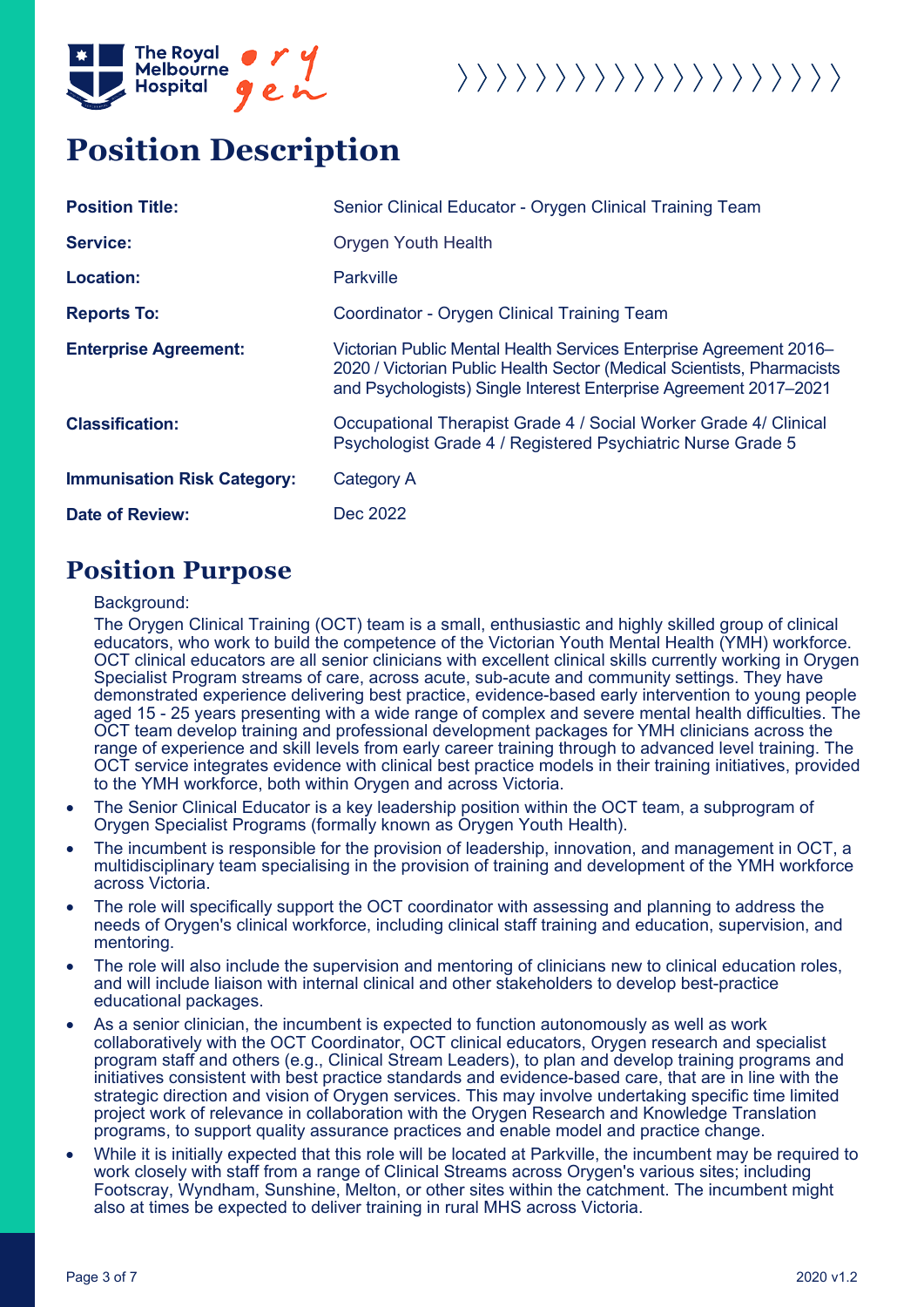

### **Department Description**

Orygen clinical training team is a sub-program of Orygen Specialist Programs (OSP), formally known as Orygen Youth Health (OYH), a program of The Royal Melbourne Hospital's NorthWestern Mental Health Service. OSP provide early intervention, treatment and care to young people aged 15 to 24 with severe and complex mental illness across the North and West of Melbourne. Specialist clinical streams offer targeted interventions for psychotic disorders (including young people at 'ultra-high risk' of psychosis), mood disorders, and personality disorders; and also manage the co-morbid substance use disorders, eating disorders, forensic mental health and neurodevelopment disorders. Streams are supported by the Psychosocial Recovery program and the Community Development program. Additional information is available at [www.orygen.org.au.](http://www.orygen.org.au/) OCT work alongside [Orygen National](https://orygen.org.au/) clinical programs (primary care, headspace services), Orygen's Research and Knowledge Translation programs.

## **Key Accountabilities – Position Specific**

- Provide strategic leadership and support for OCT activities, through the development, delivery and evaluation of training packages and other educational resources and activities, focused on at least one area of YMH specialisation.
- Provide strategic leadership for the building of Orygen's youth mental health workforce through coordinating training, professional development, supervision and consultation initiatives across the areas of specialisation provided by Orygen specialist programs.
- Provide strategic leadership and direction for specific projects and initiatives to expand Orygen's clinical workforce. Including support the expansion of the Early Learning Program (ELP for grade one OT and SWs), coordinate the OSP professional development calendar, and coordinate the development of the YMH core skills modules.
- Provide effective support to the Coordinator of OCT, as appropriate.
- Attendance and/or leadership of OCT meetings.
- Ensure high standards of training and learning activities that are consistent with OSP values client focused, accessible, responsive and consistent with best practice.
- Participate in quality management, accreditation and ongoing improvement activities.
- Disseminate evidence-based practice and relevant research outcomes.
- Work with the lived experience workforce (young people and family members) to ensure they are meaningfully involved in training activities.
- Comply with Safety & Service Improvement / Quality Management policies and procedures.
- Support and participate in the Health Services Occupational Health & Safety (OHS) Policies and Procedures and implement (where appropriate) at unit/service area level including reporting any incidents of unsafe work practices, sites/areas or equipment

## **Key Relationships**

- Coordinator OCT
- Deputy Director Clinical Programs when applicable
- Discipline seniors, region coordinators, clinical stream leaders, (e.g., Early Psychosis, Mood and HYPE, Neurodevelopmental disorders, Psychosocial program, Youth Access Team, Inpatient Unit, Community Development etc.)
- Research and Knowledge Translation Programs

Internal External

- Mental Health Workforce Development Programs
- Allied Health University Programs
- **Mental Health Associations**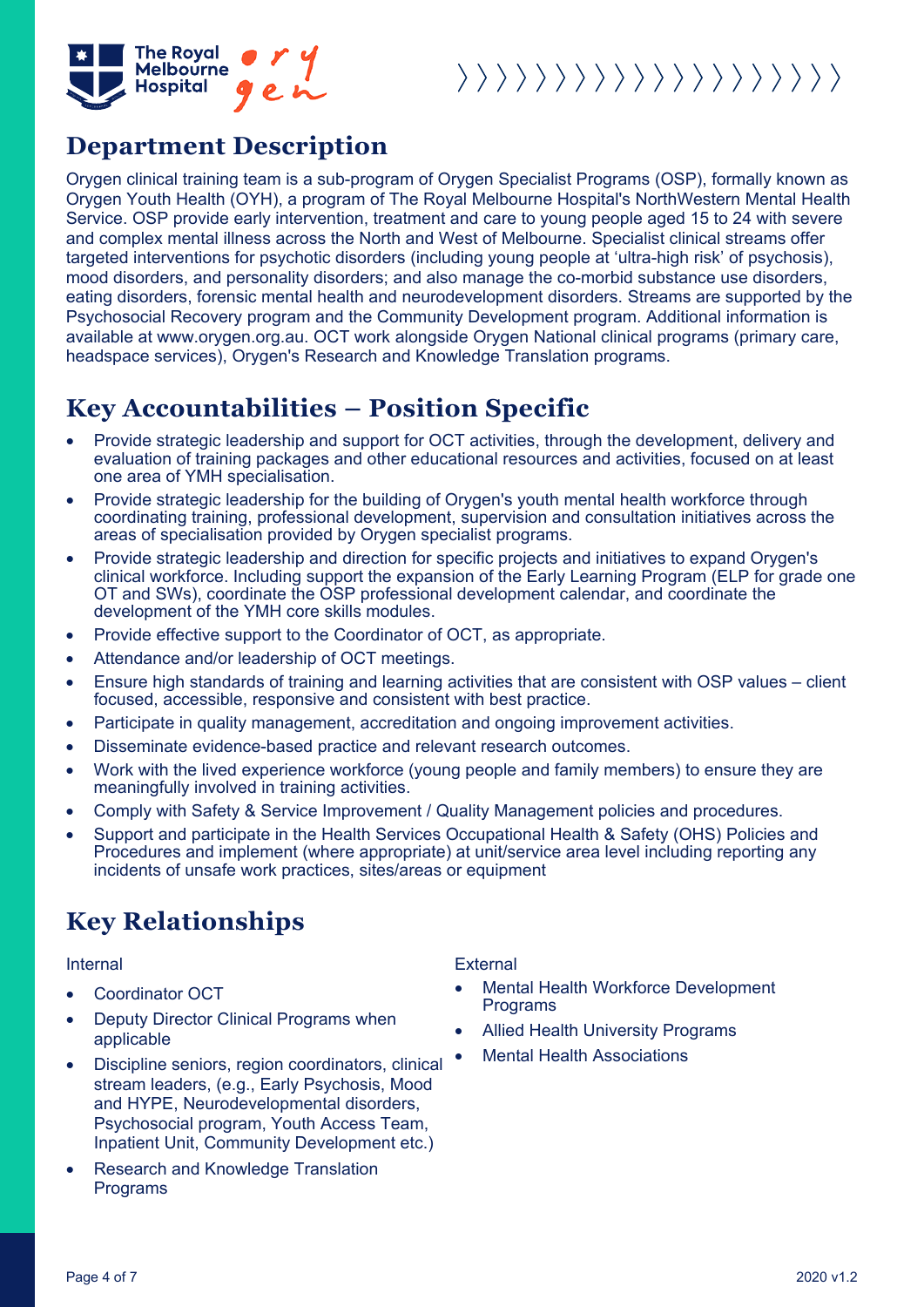

# 

## **Selection Criteria**

### **Formal Qualification(s) & Required Registration(s):**

- Occupational Therapists:
	- o Registration under the Australian Health Practitioner Regulation National Law Act (2009) with the Occupational Therapy Board of Australia.
	- An approved Degree from a recognised school of Occupational Therapy or other qualifications approved for eligibility for membership of the Australian Association of Occupational Therapy (Vic.).
- Psychologists:
	- o Registration as a Psychologist under the Australian Health Practitioner Regulation National Law Act (2009) with practice endorsement as a Clinical, Forensic or Clinical Neuro Psychologist with the Psychology Board of Australia (or eligibility to enter a registrar program as a clinical, forensic or clinical neuro psychologist with the Psychology Board of Australia where relevant).
- Registered Psychiatric Nurses:
	- Registration as a registered nurse under the Australian Health Practitioner Regulation National Law Act (2009) with the Nursing and Midwifery Board of Australia.
	- o Bachelor Degree in Psychiatric/Mental Health Nursing or equivalent, or, Bachelor Degree in Nursing plus a Postgraduate qualification in Psychiatric/Mental Health Nursing.
- Social Workers:
	- $\circ$  An approved degree in Social Work and eligibility for membership of the Australian Association of Social Workers.

### **Essential:**

- Comply with all legal requirements pertaining to the position including responsibility for maintaining current registration as required by your professional organisation or other applicable Acts.
- A minimum of 10 years' experience in clinical practice within the mental health field, including young people experiencing mental health disorders.
- Specific training and demonstrated expertise in an area of specialisation in youth mental health.
- An excellent understanding of the rationale and evidence for early intervention and experience of how this is delivered in Orygen specialist programs.
- Experience supervising and mentoring clinicians within a specialist stream of care at Orygen.
- An excellent understanding of the needs of the clinical workforce at Orvgen, good relationships within Orygen clinical programs and ability to assess these needs ongoingly.
- Experience and expertise in developing, delivering and evaluating high quality training packages for the youth mental health workforce.
- Knowledge of adult learning principles, and experience developing innovative and engaging learning opportunities and resources.
- Commitment to meaningfully including young people with lived experience of mental ill health and their families in training.
- Capacity to develop effective working relationships, collaborations and partnerships with a range of services, including the Centre for Mental Health Learning, NWMH Mental Health Training and Development Unit, and specialist MH development agencies such as CEED, Spectrum, Forensicare, Summit, and Mindful.
- Highly developed interpersonal and communication skills (written and verbal) as well as abilities in problem solving and negotiation.
- Highly developed computer and keyboard skills, experience of presentation software (powerpoint) and experience with internet meetings software (e.g., zoom).
- Ability to work independently and effectively within a multidisciplinary team.
- A commitment to ongoing professional development through access to current literature, continuing education, supervision and attendance at seminars conferences etc.
- Ability to participate in policy and service development within the program and in continuous quality improvement through ongoing evaluation of services delivered to clients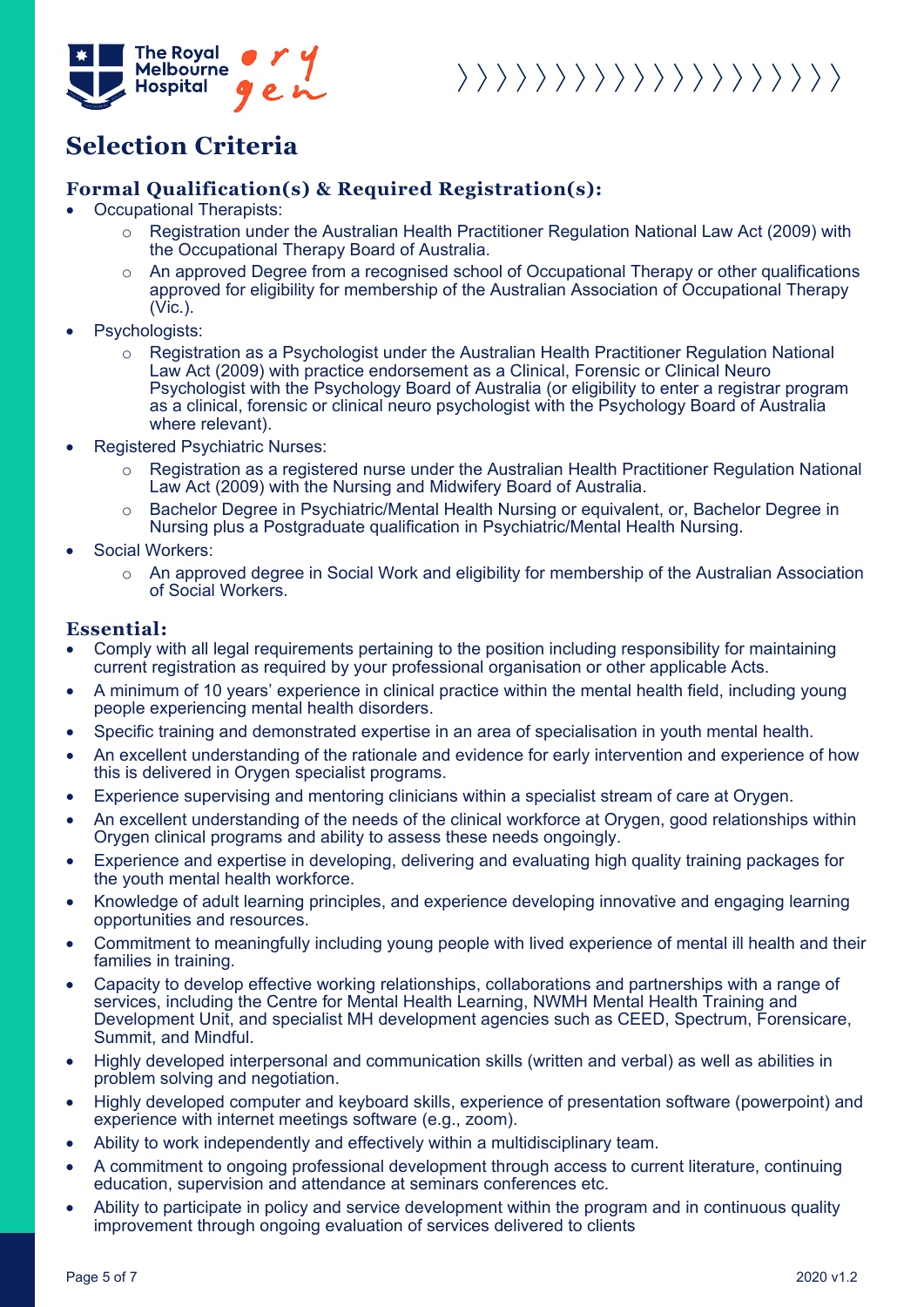

# $\rangle \rangle \rangle \rangle \rangle \rangle \rangle \rangle \rangle \rangle \rangle \rangle \rangle \rangle \rangle \rangle \rangle \rangle \rangle$

- Ability to document activities as required and comply with expectations for data collection e.g. contacts
- Willingness to work across multiple sites and travel within Victoria if required
- A current Victorian driver's licence
- A Working with Children check
- Current Police Check

### **Desirable:**

- Nursing: Evidence of current Continuing Professional Development as outlined by ACMHN or RCNA. Evidence ACMHN Credentialed Mental Health Nurse (CMHN)
- Occupational Therapists: OT Australia Accredited Occupational Therapy status (AccOT)
- Social Workers: MAASW (Acc) or AASW Accredited Mental Health Social Worker status
- A working knowledge of community-based organisations and human services organisations.
- Commitment to the development of evaluation research within the service
- The incumbent may be required to perform other duties as directed.

## **Health, Safety and Wellbeing**

The RMH aims to provide a working environment that is safe and without risk to the health, safety and wellbeing of all employees, patients and consumers, and visitors to the RMH.

RMH employees have a responsibility to:

- Maintain an understanding of individual responsibility for patient safety, quality and risk and contribute to organisational quality and safety initiatives;
- Take reasonable care for their own safety and wellbeing and that of anyone else that could be affected by their actions;
- Speak up for the safety and wellbeing of patients, consumers, colleagues and visitors and escalate any concerns that have or could impact safety;
- Accept responsibility for ensuring the implementation of health and safety policies and procedures and cooperate with the RMH in any action it considers necessary to maintain a safe working environment which is safe and without risk.

RMH Employees in supervisory/management roles have, in addition to the above, responsibility to:

- Ensure all health, safety and wellbeing procedures are in place and maintained in their work areas;
- Ensure risk management activities are undertaken and effective risk controls are in place;
- Make sure that training needs for all employees are identified and undertaken as required;
- Ensure incidents are recorded, investigated and corrective actions implemented as far as is reasonably practical.

## **The RMH Key Performance Indicators**

RMH employees are measured through successful:

- Demonstration of RMH values and behaviours, being a role model for living the values;
- Completion of mandatory training activities including training related to the National Standards;
- Participation in the RMH and Division/Service specific business planning process (if required);
- Achievement of RMH and portfolio specific KPI targets as they apply to areas of responsibility;
- Participation in and satisfactory feedback through the annual performance review process; and, where applicable, ensure direct reports have individual development plans including an annual review;
- Ability to provide a safe working environment and ensure compliance with legislative requirements concerning Occupational Health and Safety, anti-discrimination, and equal opportunity;
- Ability to operate within allocated budget (if required).